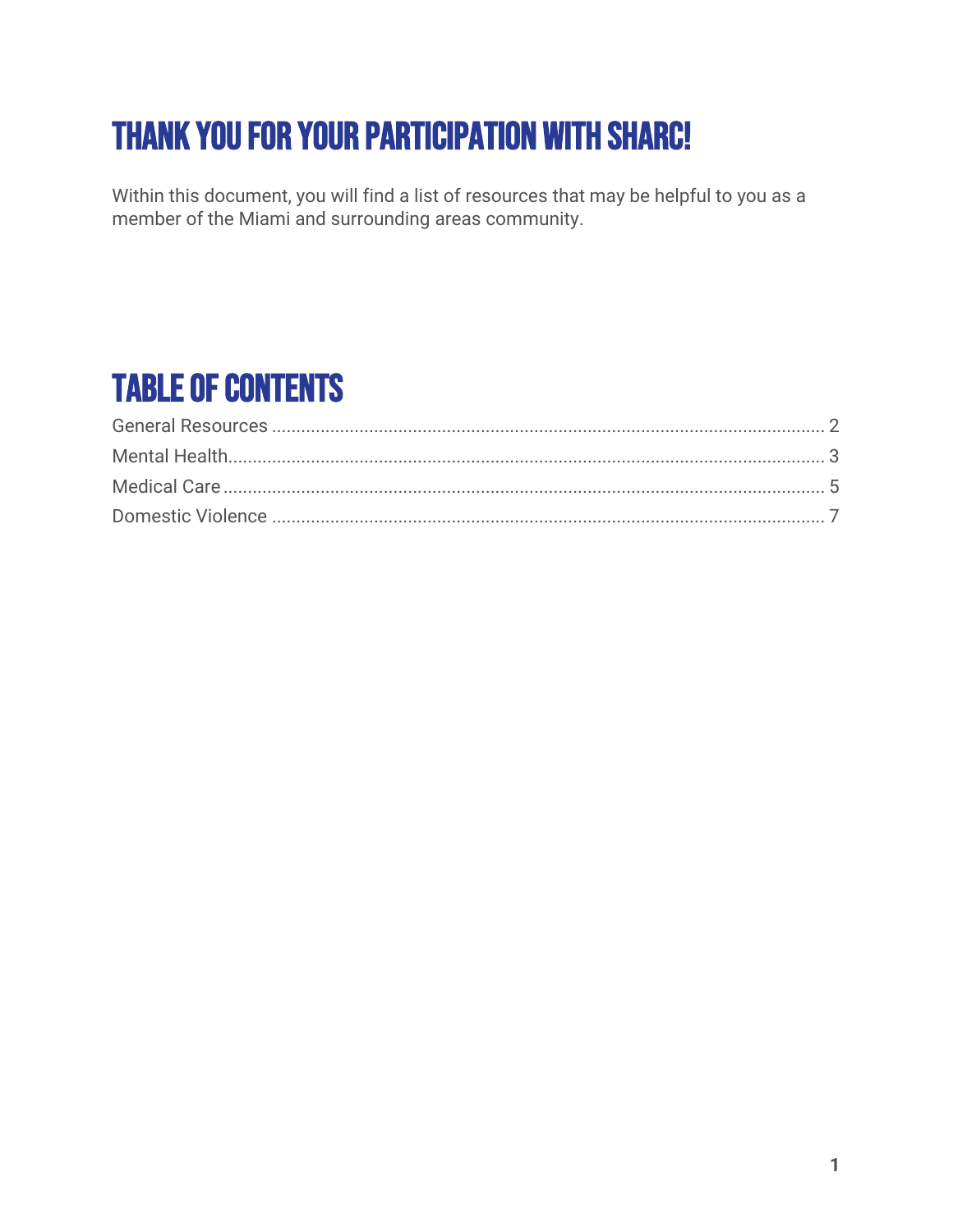### <span id="page-1-0"></span>General Resources

#### **Florida Department of Health**

Provides STI testing and treatment services, along with injury and violence Prevention services.



**ED** [Link to website](http://miamidade.floridahealth.gov/)

- (305) 324-2400 [Doral]
- (850) 245-4444 [Hollywood]

 $\odot$ 11865 SW 26th St Miami, FL 33175

> 8175 NW 12th St # 306 Doral, FL 33126

4105 Pembroke Rd Hollywood, FL 33021

#### **Jewish Community Services of South Florida – Behavioral Health Division**

Resource and Referral Services. Community Support.

(305) 576-6550 18999 Biscayne Blvd #200 Aventura, FL 33180

> 7000 SW 62nd Ave #PH-C South Miami, FL 33143

333 41st St #208-210 Miami Beach, FL 33140



**2**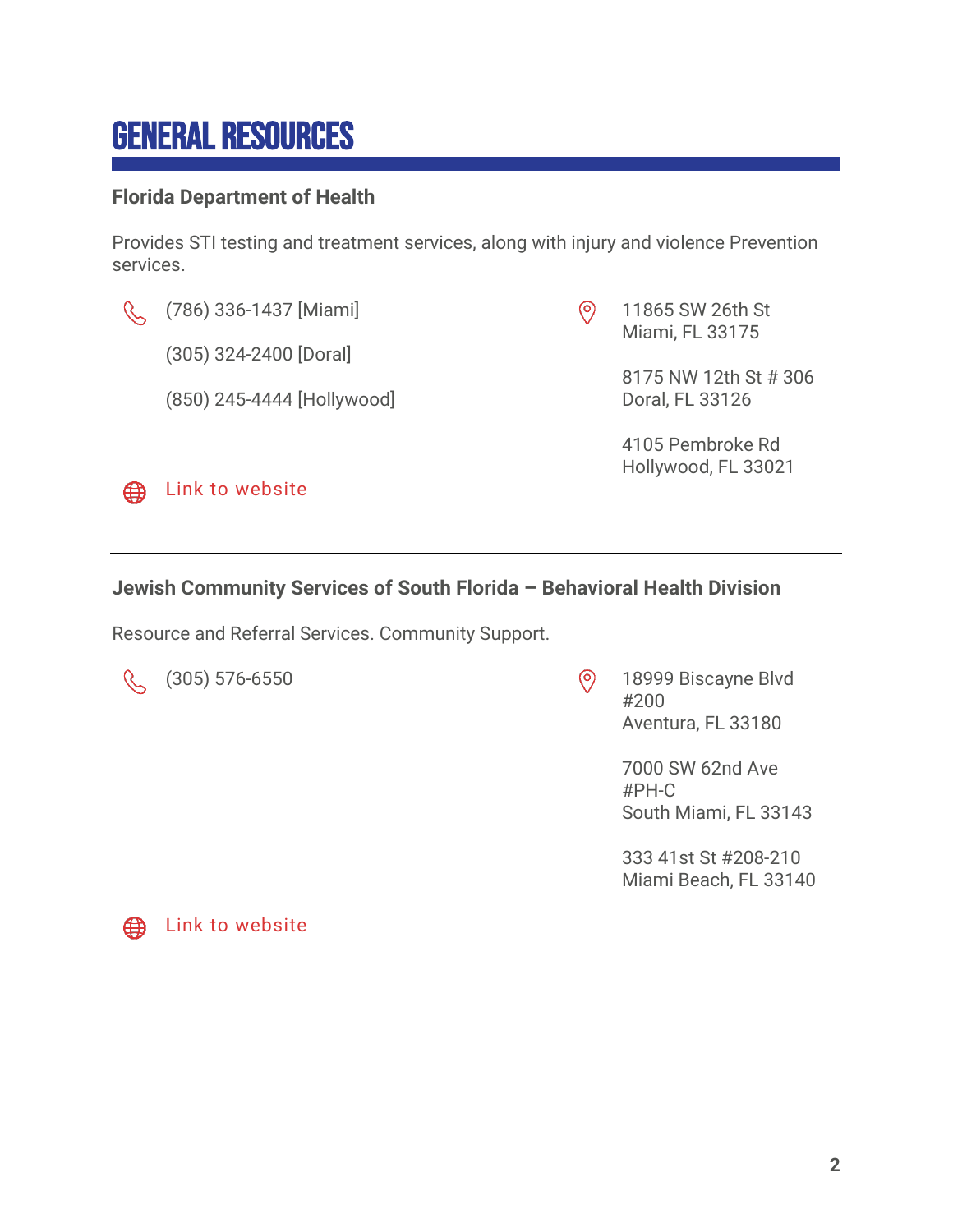## <span id="page-2-0"></span>Mental Health

#### **Mental Health America of Palm Beach County**

Provides resource and referral services and provides community support.

|                                                                                                                                            | (954) 763-2030   | $\circledcirc$ | 909 Fern St<br>West Palm Beach, FL<br>33401 |  |  |
|--------------------------------------------------------------------------------------------------------------------------------------------|------------------|----------------|---------------------------------------------|--|--|
| ⊕                                                                                                                                          | Link to website  |                |                                             |  |  |
|                                                                                                                                            |                  |                |                                             |  |  |
| <b>Pridelines</b>                                                                                                                          |                  |                |                                             |  |  |
| Holds HIV/AIDS support groups and individual peer counseling service. They also<br>provide HIV/STI testing. Specializes in LBGTQ services. |                  |                |                                             |  |  |
|                                                                                                                                            | $(305)$ 571-9601 | $\circ$        | 6360 NE 4th Ct<br>Miami, FL 33138           |  |  |
| ⊕                                                                                                                                          | Link to website  |                |                                             |  |  |
|                                                                                                                                            |                  |                |                                             |  |  |
| <b>South County Mental Health Center</b>                                                                                                   |                  |                |                                             |  |  |
| Has crisis intervention, provides behavioral health care, and provides substance abuse<br>care.                                            |                  |                |                                             |  |  |



(561) 495-0522 16158 S Military Trail Delray Beach, FL 33484

### **South Dade Community Mental Health Center (CHI)**

Provides 24-hour crisis intervention services. Along with, behavioral health counseling and psychiatry services. Provides HIV/AIDS outreach services.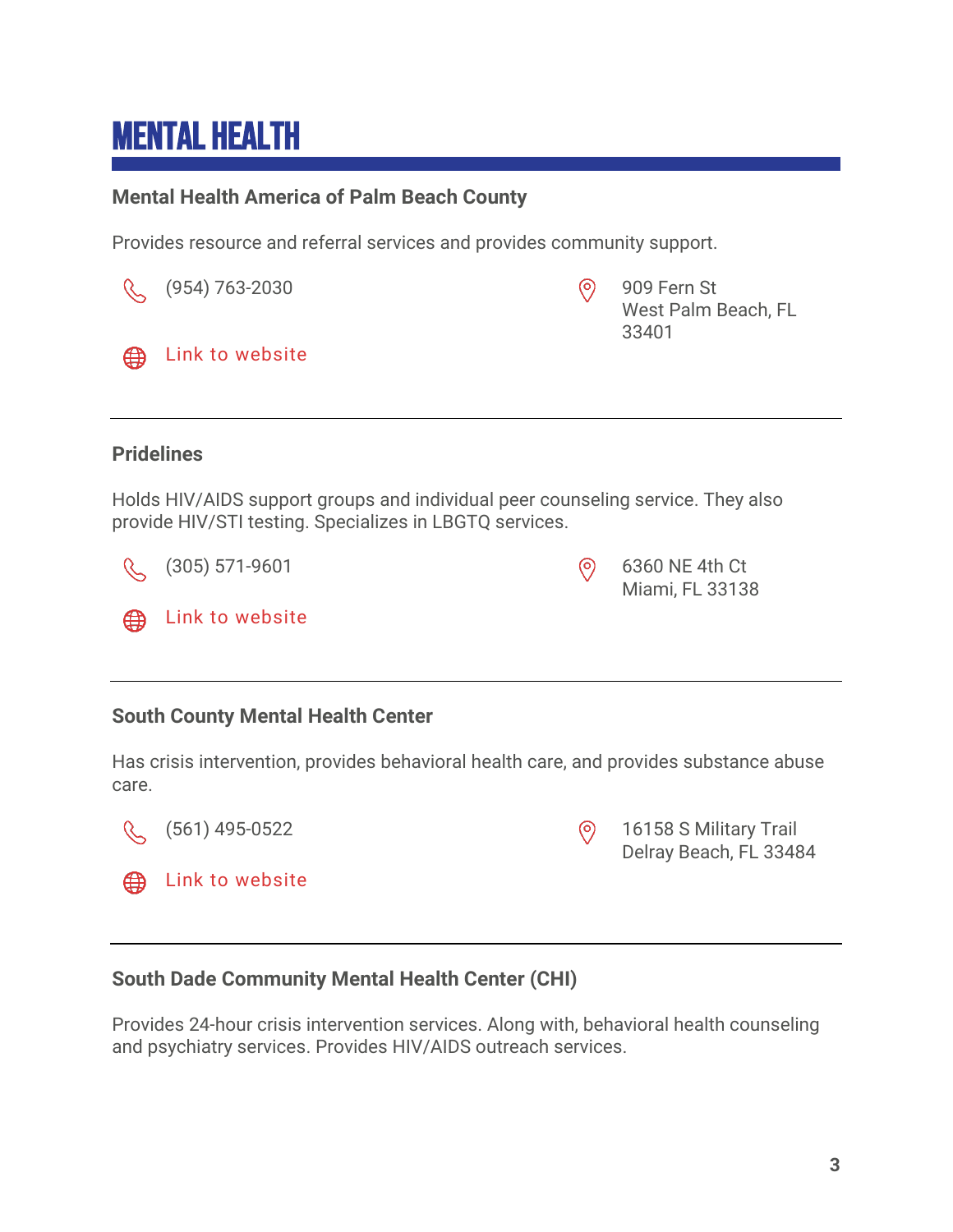





24/7 crisis line.



(305) 358-HELP (4357) (305) 358-2477 [TDD/TTY]

### **WestCare: The Village South**

Provides counseling services for substance use disorders and in HIV specialty care.

(305) 573-3784 (305) 3180 Biscayne Blvd Miami, FL 33137

Cutler Bay, FL 33190

**Example 13** [Link to website](http://www.westcare.com/)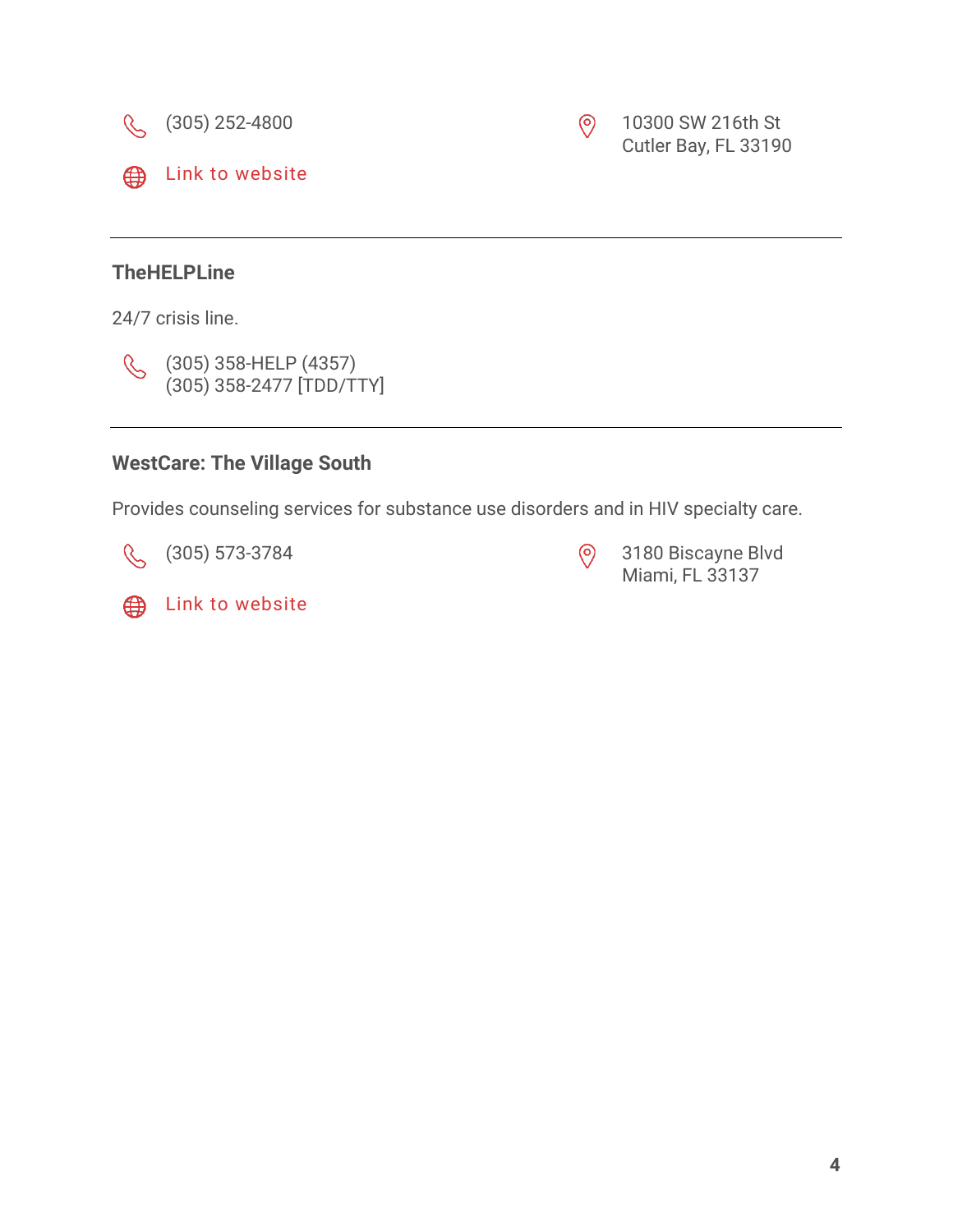## <span id="page-4-0"></span>Medical Care

#### **Borinquen Behavioral Health Resource Center**

Provides psychiatry services such as substance abuse counseling and also provides case management.

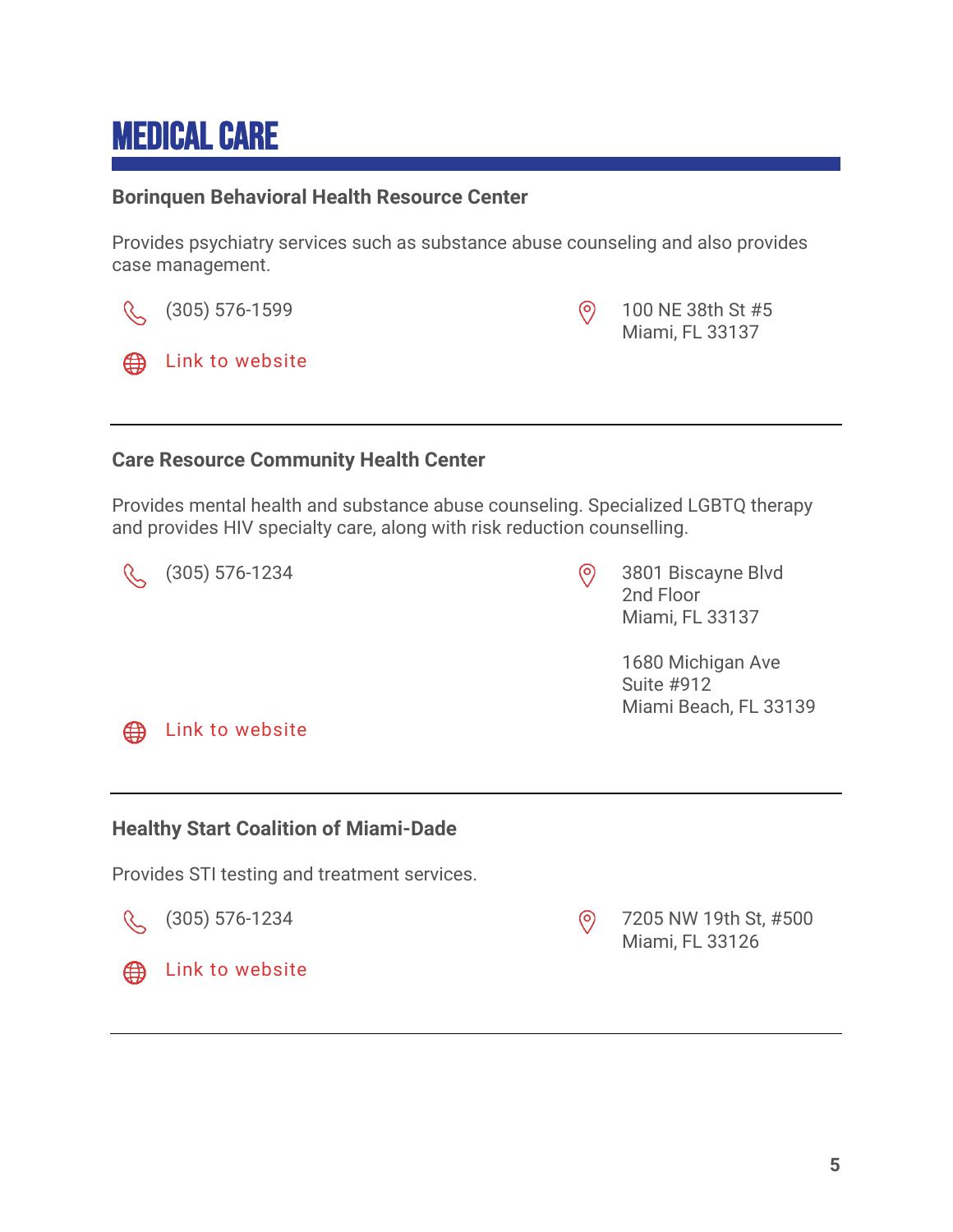#### **Jessie Trice Community Health System**

Provides HIV testing and counseling services.

R

 ⊕ Link to [website](http://www.jtchs.org/)

(305) 637-6400 Several Locations throughout Miami-Dade

#### **New Horizons Community Mental Health Center**

Provides individual and group counseling as well as behavioral health counseling. Other psychiatry services are provided.



**University of Miami Health System**

Department of Psychiatry and Behavioral Sciences, Mental Health Hospital Center (MHHC), UM/Jackson Memorial Medical Center

Provides inpatient and outpatient services.

 $\mathcal{R}^-$ 



(305) 355-9028 1695 NW 9th Ave Miami, FL 33136

Miami, FL 33142

**Example 13 Link to [website](http://psychiatry.med.miami.edu/)**